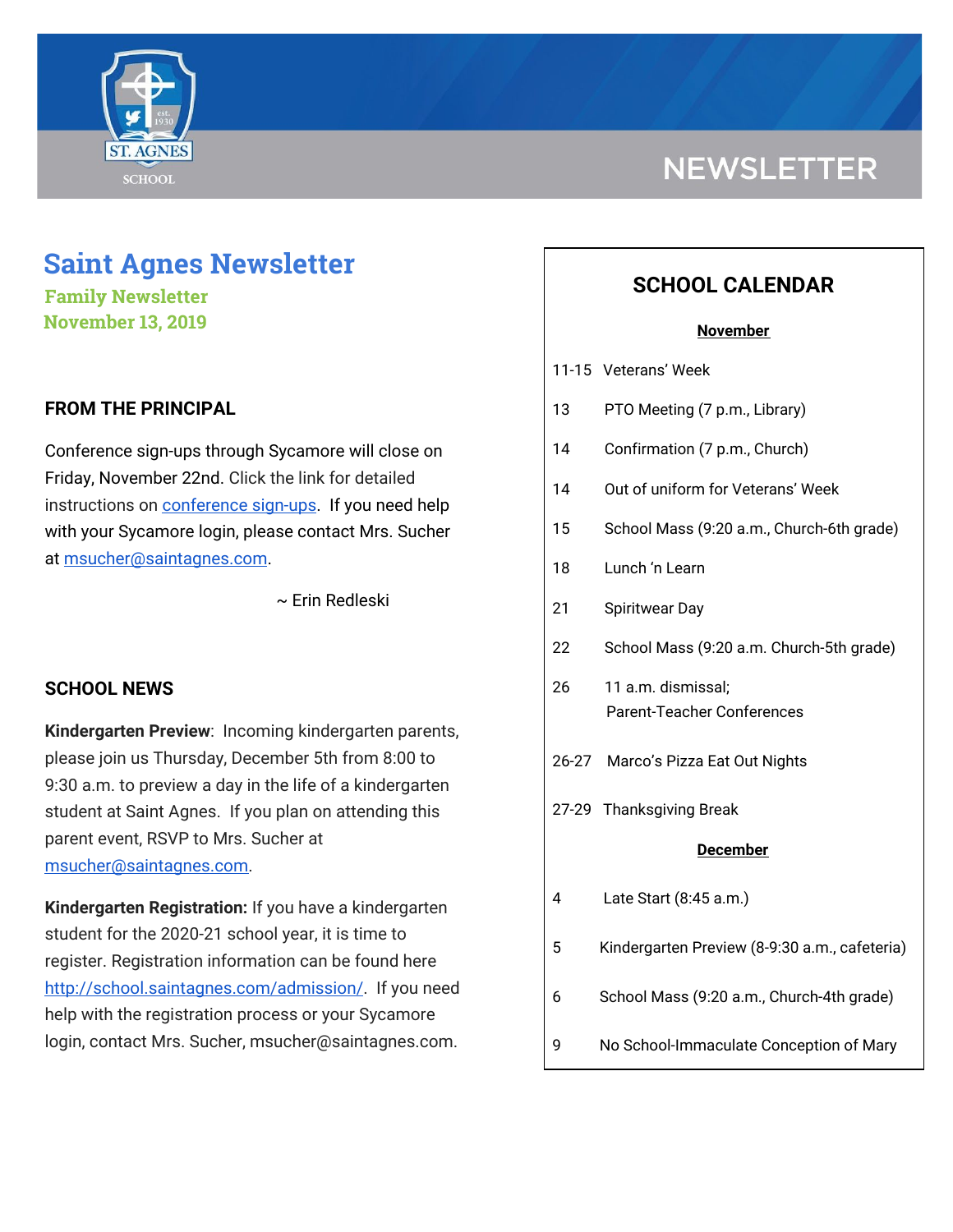**Veterans' Day 2019**: Saint Agnes is celebrating our veterans this week. We will honor the Army on Monday, Navy on Tuesday, Marines on Wednesday, Air Force on Thursday, and Coast Guard on Friday. We would like to invite all veterans of Saint Agnes family and friends to attend our school Mass and sit in the annex on Friday, November 15<sup>th</sup>.

**Out of Uniform on 11/14 for Veterans' Day**: In honor of Veterans' Day, students, faculty, and staff may come out of uniform on Thursday, November 14th wearing items to represent any branches of the military, camo, or red, white, and blue clothing. Please donate at least \$1. Student Council will be using the money raised to purchase necessities for the Veterans that visit the Parish Kitchen each day.

**Volunteer opportunities**: We have lots of opportunities for parents to help out, including APPLE program volunteers, lunch volunteers, playground volunteers, and lunch 'n learn food signups. Below is the link to sign up. <https://signup.com/go/GpYmNi>

### **PTO NEWS**

**PTO Meeting**: The next PTO meeting will be tonight, November 13 at 7:00 p.m. in the school library. All are welcome! If you have questions, please email Amy Lantz at amykilgore18@hotmail.com

**Big Blue Bash Meeting**: Join us on Tuesday, November 19th at 7pm in the school library for the next Big Blue Bash meeting. The Big Blue Bash is Saint Agnes School's annual dinner and auction event to support the PTO. For additional information contact the BBB committee at saintagnesbigbluebash@gmail.com

**Stella and Dot Fundraising Party**: Looking for a fun Girls Night Out? Come sip some refreshments while perusing the latest from Stella & Dot's new holiday collection! AND IT'S DOT DOLLARS - EARN \$25 FOR EVERY \$50 YOU SPEND! Join us at Laura Mauller's home, this Friday, November 15th at 7 PM to start early on your holiday shopping... or just treat yourself! We will be collecting a minimum \$20 gift card donation or we would like to ask a \$25 minimum jewelry purchase. Appetizers and beverages will be supplied by your hostesses: Julie Burns, Rebecca Gearing, Amy Mando, Katie Rawe, Sarah Stallard, and Laura Mauller. RSVP for the Jewelry party using this link [http://evite.me/uz6YZNTMpp](https://l.facebook.com/l.php?u=http%3A%2F%2Fevite.me%2Fuz6YZNTMpp%3Ffbclid%3DIwAR2BsMYwEgRbELffyYxRlOm9sIHBqyxdm_lKfpBXPwHzIh8zNFAyH7uMEVA&h=AT3P428uqpdWjrjnkrC_kT5aF-tJYGgAj5SK5mxkl4kk-PVdlmju6YxuxuI-cltZ0nXgreRNX_R_I30Kuvj9UqF6IcKB_l11t9LwQyTeidDgCjVDvr5Zwvzjlyecw2jGoj_TYrc3gc940rrM01pphN4_4pTQwwDP_NZw0kX4NII2DR0) If you can't make the party but would still like to purchase, use this link [https://www.stellado](https://www.stellado/)[t.com/ts/qm985](http://t.com/ts/qm985)

# **ATHLETIC BOOSTERS**

**Boys' Soccer:** Congratulations to the U8 Boys Soccer team coached by Rob Sweet, Melissa Harmeling and Lisa Kreutzjans who won the U8 Boys division of the Blessed Sacrament Soccer Tournament held the weekend 10/25-10/27. This team consists of mostly new players who did a fantastic job on an amazing comeback to win the tournament!

#### **Mission Statement of Saint Agnes School**

Saint Agnes School exists to provide excellence in Catholic education while inspiring and empowering our students to live the Gospel message of Jesus Christ. As compassionate and faithful Christians, we continue to pursue our spiritual journey, achieve our highest academic potential, and be stewards of the Catholic faith to others.